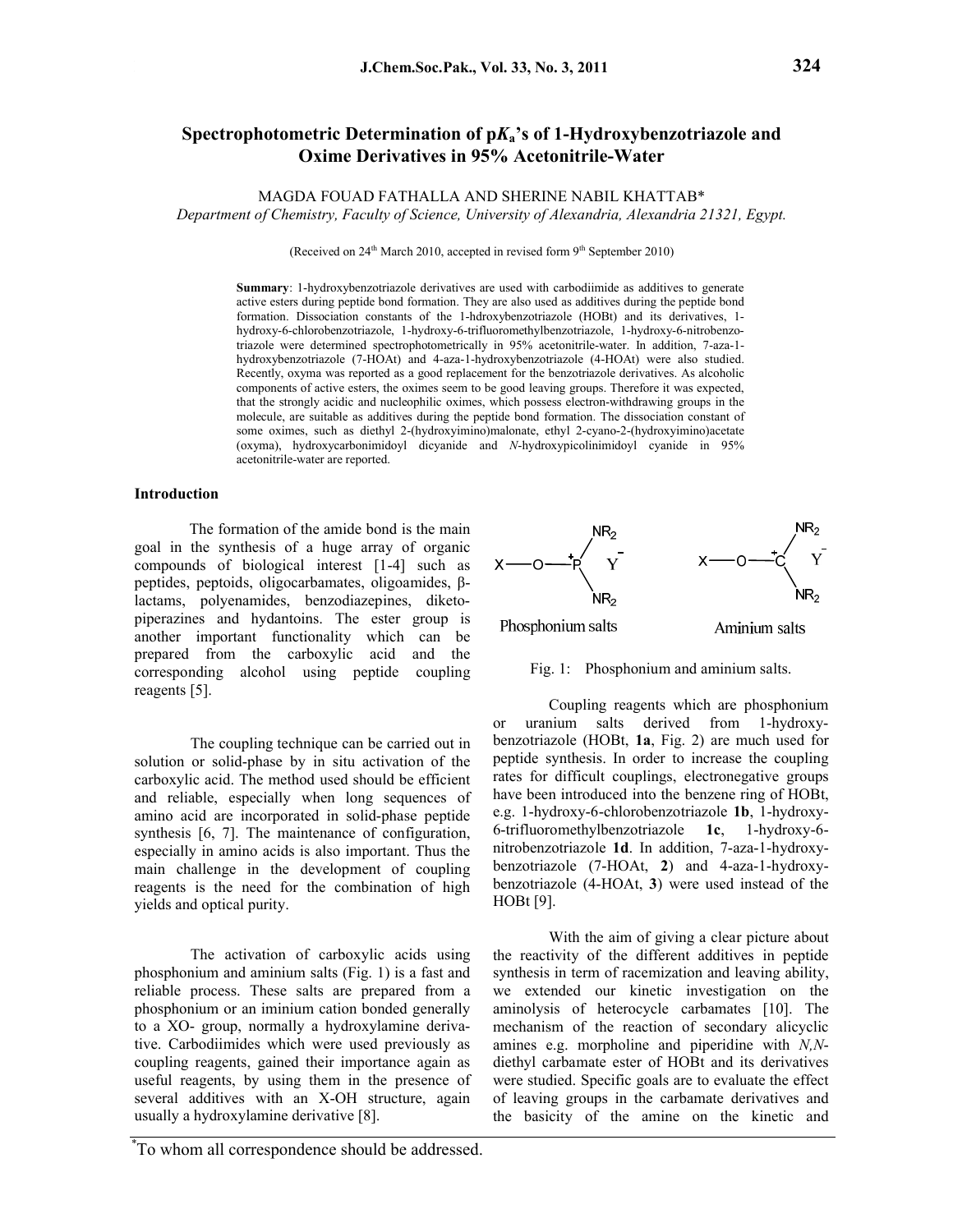mechanism. Our investigations were carried out using acetonitrile as solvent [11]. This prompted us to study the dissociation constants  $pK_a$ 's of the leaving groups in 95 % acetonitrile-water. Some previous studies determined the  $pK_a$  value of several HOBt derivatives, but they were measured only in aqueous solution [12, 13].



Fig. 2: 1-Hydroxybenzotriazole (HOBt, **1a**), 1 hydroxy-6-chlorobenzotriazole (6-Cl-HOBt, **1b**), 1-hydroxy-6-trifluoromethylbenzotriazole (6-CF3-HOBt, **1c**), 1-hydroxy-6 nitrobenzotriazole (6-NO<sub>2</sub>-HOBt, 1d), 7-aza-1-hydroxybenzotriazole (7-HOAt, **2**) and 4 aza-1-hydroxybenzotriazole (4-HOAt, **3**).

Some oximes, such as diethyl 2- (hydroxyimino)malonate **4**, ethyl 2-cyano-2- (hydroxyimino)acetate (oxyma) **5** [14], hydroxycarbonimidoyl dicyanide **6** and *N*hydroxypicolinimidoyl cyanide **7** (Fig. 3) reported as alcoholic components of active esters seem to be good leaving groups. It was expected, therefore, that strongly acidic and nucleophilic oximes, which possess electron-withdrawing groups in the molecule, might be suitable as additives. One of the oximes studied, has been tested by our research group as an additive for the use in the carbodiimide approach for the formation of peptide bonds [15]. Recently, a third generation of uronium type coupling reagents derived from oxyma were also studied [16]. In addition, a new family of sulfonate ester coupling reagents derived from oxyma was reported [17]. Some previous studies determined the  $pK_a$  value of several oxime derivatives in aqueous solution [14], but it has not been determined in 95% acetonitrile-water so far.

In order to study the reactivity of different coupling reagents derived from the oximes **4-7**, kinetic investigations studying their leaving group ability are completed [18]. Our investigations were carried out using acetonitrile as solvent. This provoked us to study the dissociation constants of these leaving groups in 95% acetonitrile-water.

Acetonitrile is one of the most important dipolar aprotic solvents; it is used frequently as a solvent for mechanistic studies. Acetonitrile acts as a weaker base and as a much weaker acid than water. It has a relatively high dielectric constant ( $\varepsilon$  = 36) and a small autoprotolysis constant  $pK_s = 33.6$ . Accordingly, acetonitrile acts as a strongly differentiating solvent with modest solvating power for many polar ionic solutes [19].

The acid dissociation constants are important parameters to indicate the extent of ionization of molecules in solution at different pH values. The acidity constants of organic reagents play an important role in many analytical procedures. The acid-base properties affect the properties of organic acids and bases.

The spectrophotometric method depends upon the direct determination of the ratio of molecular species (neutral molecule) to ionized species [20-22]. For this reason, the spectrum of the non-ionized species is obtained, using a buffer solution whose pH is so chosen that the compound to be measured is present completely as this species. This spectrum is compared with that of pure ionized species similarly isolated at another suitable pH. A wavelength is chosen at which the greatest difference between the absorbance of the two species is observed. This is termed the "analytical wavelength". By using this at various pH values, intermediate between those at which the spectra of the two species were obtained, the ratio of ionized to non-ionized species is calculated. This is possible because a series of two component mixture is formed in which the ratio of the two species depends on the pH at which the solution is optically measured.



Fig.3: Diethyl 2-(hydroxyimino)malonate **4**, ethyl 2-cyano-2-(hydroxyimino)acetate (oxyma) **5**, hydroxycarbonimidoyl dicyanide **6**, *N*-hydroxypicolinimidoyl cyanide **7**.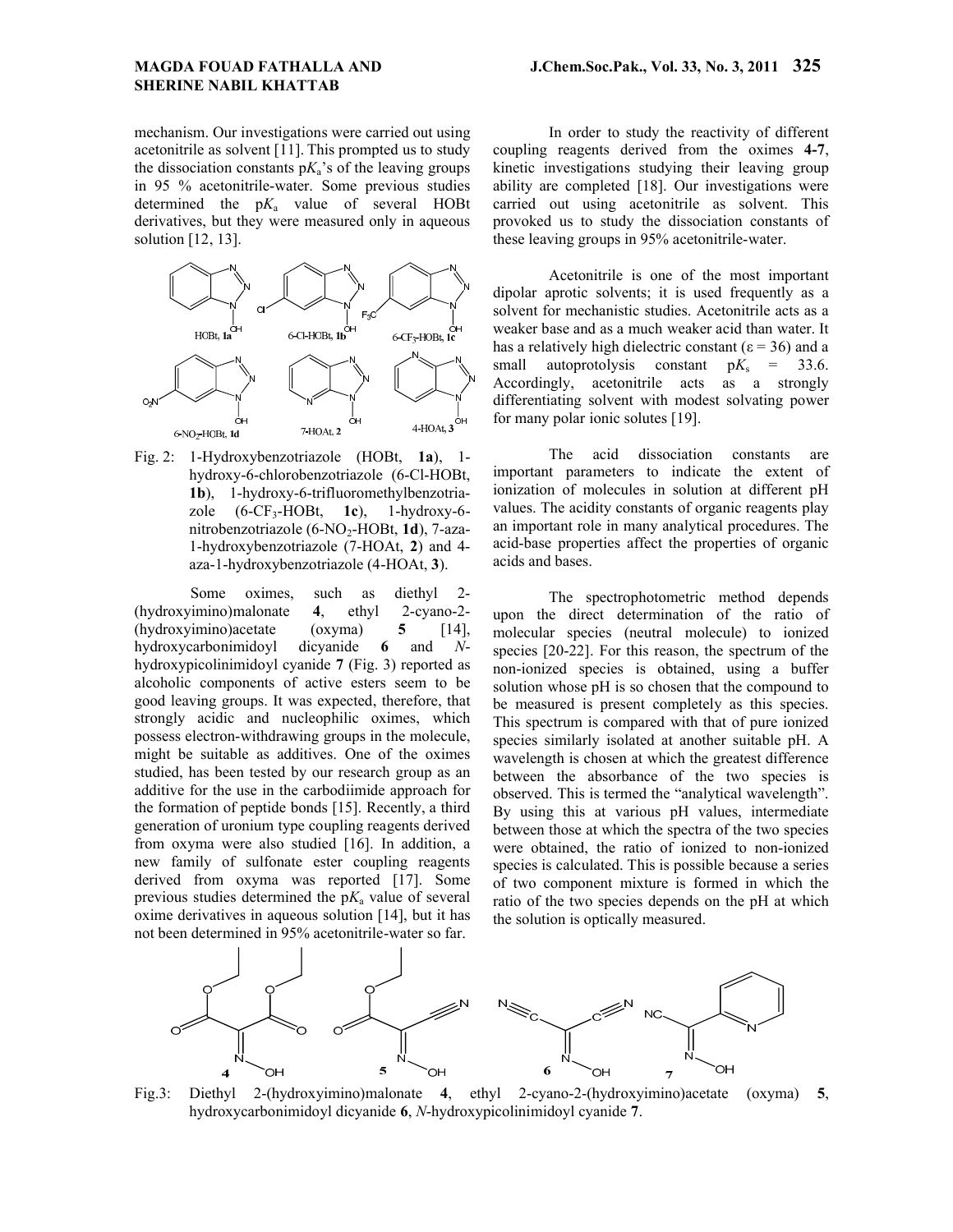Dissociation constants of compounds were determined by several methods. Chromatographic, potentiometric and electrophoretic methods have been usually used. In addition, method based on spectrometry was frequently used due to the help of the improving computer programs [23]. In most of these methods a physical property of the analyte is measured as a function of pH of the solution and the resulting data are used for the determination of dissociation constant. The use of acetonitrile-water mixture requires the measurement of pH in this media.

In our study, we have determined the dissociation constant  $pK_a$  value of the different N- hydroxy derivatives **1-7** in 95% (v/v) acetonitrilewater at  $25 \pm 0.1$  °C, using spectrophotometric measurements. The results are necessary for our mechanistic investigation involving the additives **1-7** [11, 18].

### **Results and Discussion**

Fig. 4 and 5 show sample of the electronic spectra of the 4-aza-1-hydroxybenzotriazole (4- HOAt, **3**) and the ethyl 2-cyano-2- (hydroxyimino)acetate (oxyma) **5** respectively in 95% acetonitrile-water mixtures at various pH values at 200 to 600 nm.



Fig. 4: Plots of experimental absorbance values of 4-aza-1-hydroxybenzotriazole (4-HOAt, **3**) as a function of pH in 95% (v/v) acetonitrile-water at 25  $^{\circ}$ C.



Fig. 5: Plots of experimental absorbance values of ethyl 2-cyano-2-(hydroxyimino)acetate (oxyma) **5** as a function of pH in 95% (v/v) acetonitrile-water at 25 °C.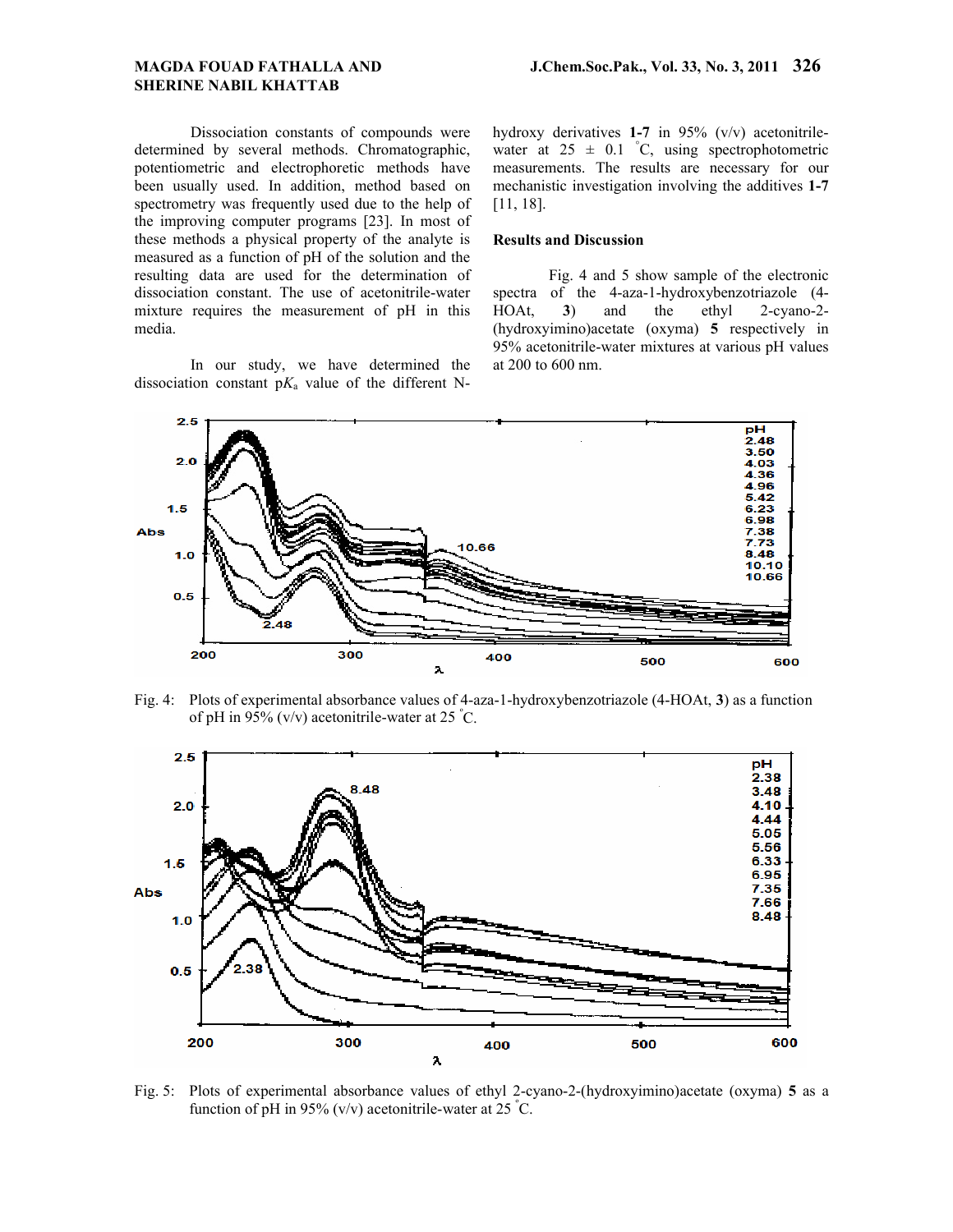| Table-1: $pK_a$ values of the dissociation constant of compounds 1-3 in 95% acetonitrile-water at 25 °C. |  |  |  |  |
|----------------------------------------------------------------------------------------------------------|--|--|--|--|
|                                                                                                          |  |  |  |  |

| <b>Series 1</b>                      | HOBt | 6-CI HOBt | $6$ -CF <sub>3</sub> -HOBt | $6-NO$ <sub>2</sub> -HOBt | 7-HOAt | 4-HOAt |
|--------------------------------------|------|-----------|----------------------------|---------------------------|--------|--------|
|                                      | lа   | 1h        | 1c                         | 1d                        |        |        |
| Half height method                   | 5.74 | 4.74      | 4.38                       | 3.59                      | 4.53   | 4.00   |
| L. As. method*                       | 5.81 | 4.48      | 4.17                       | 3.73                      | 4.76   | 4.01   |
| <b>Colleter method</b>               | 5.41 | 4.63      | 4.27                       | 3.52                      | 4.66   | 4.25   |
| <b>Mean values</b>                   | 5.65 | 4.62      | 4.27                       | 3.61                      | 4.65   | 4.086  |
| * L. As.: Limiting absorption method |      |           |                            |                           |        |        |

Table-2:  $pK_a$  values of the dissociation constant of compounds 4-7 in 95% acetonitrile-water at 25 ° C.

| Series 2               | <b>Diester</b> | Cyanoester Dicyano |      | Pyridinocyano |  |
|------------------------|----------------|--------------------|------|---------------|--|
|                        |                |                    |      |               |  |
| Half height method     | 5.76           | 4.36               | 4.04 | 4.80          |  |
| L. As. method*         | 5.42           | 4.2297             | 4.14 | 5.04          |  |
| <b>Colleter method</b> | 5.60           | 4.136              | 4.18 | 5.03          |  |
| <b>Mean values</b>     | 5.59           | 4.242              | 4.12 | 4.96          |  |

\* L. As.: Limiting absorption method

Tables-1 and 2 collect the values of the dissociation constant (p*K*a) of compounds **1a-1d, 2-7** in 95% acetonitrile-water at 25 ° C which are calculated using three methods: the half height method [24], the modified limiting absorption method and the Colleter method [25].

The variation of the Absorbance versus pH for the two series are represented in Fig. 6 and 8 and plots of the modifying limiting absorption methods are collected in Fig. 7 and 9.



Fig. 6: Variation of Absorbance vs pH for compounds **1a**  $(\bullet)$ ; **1b**  $(\square)$ ; **1c**  $(\triangle)$ ; **1d**  $(\times)$ ; **2** ( $\star$ ); **3** ( $\bullet$ ) in 95% acetonitrile-water at 25°C.



Fig. 7: Variation of pH vs  $log(A-A<sub>min</sub>)/(A<sub>max</sub>-A)$  for compounds **1a**  $(\bullet)$ ; **1b**  $(\square)$ ; **1c**  $(\triangle)$ ; **1d**  $(\times)$ ; **2 (\*); 3 ()** in 95% acetonitrile-water at 25<sup>º</sup> C.



Fig. 8: Variation of Absorbance vs pH for compounds **4** ( $\bullet$ ); **5** ( $\bullet$ ); **6** ( $\blacktriangle$ ); **7** ( $\times$ ) in 95% acetonitrile-water at 25 <sup>º</sup> C.



Fig. 9: Variation of pH vs  $log(A-A_{min})/(A_{max}-A)$  for Compounds 4 ( $\bullet$ ); 5 ( $\bullet$ ); 6 ( $\triangle$ ); 7 ( $\times$ ) in 95% acetonitrile-water at 25 <sup>º</sup> C.

The mechanism of the reaction of secondary alicyclic amines e.g. morpholine and piperidine with *N,N*-diethyl carbamate ester of HOBt and its derivatives was studied lately [11].

The rate enhancement found with  $6-NO_2$ -HOBt **1d** relative to 4-HOAt 2 relative to  $6$ -CF<sub>3</sub>-HOBt, **1c,** relative to 6-Cl-HOBt **1b,** to 7-HOAt **3** and to HOBt analogs **1a** is in harmony with the order of  $pK_a$  values of the liberated leaving groups [11]. The  $pK_a$  values of the liberated leaving groups shown in Table-1 follows the trend:  $6-NO_2$ -HOBt >  $4-HOAt$  $> 6$ -CF<sub>3</sub>-HOBt  $> 6$ -Cl HOBt  $\sim 7$ -HOAt  $>$  HOBt. Accordingly, the rate enhancement is consistent with increasing the stability of the leaving group anion liberated (Fig. 10, 11).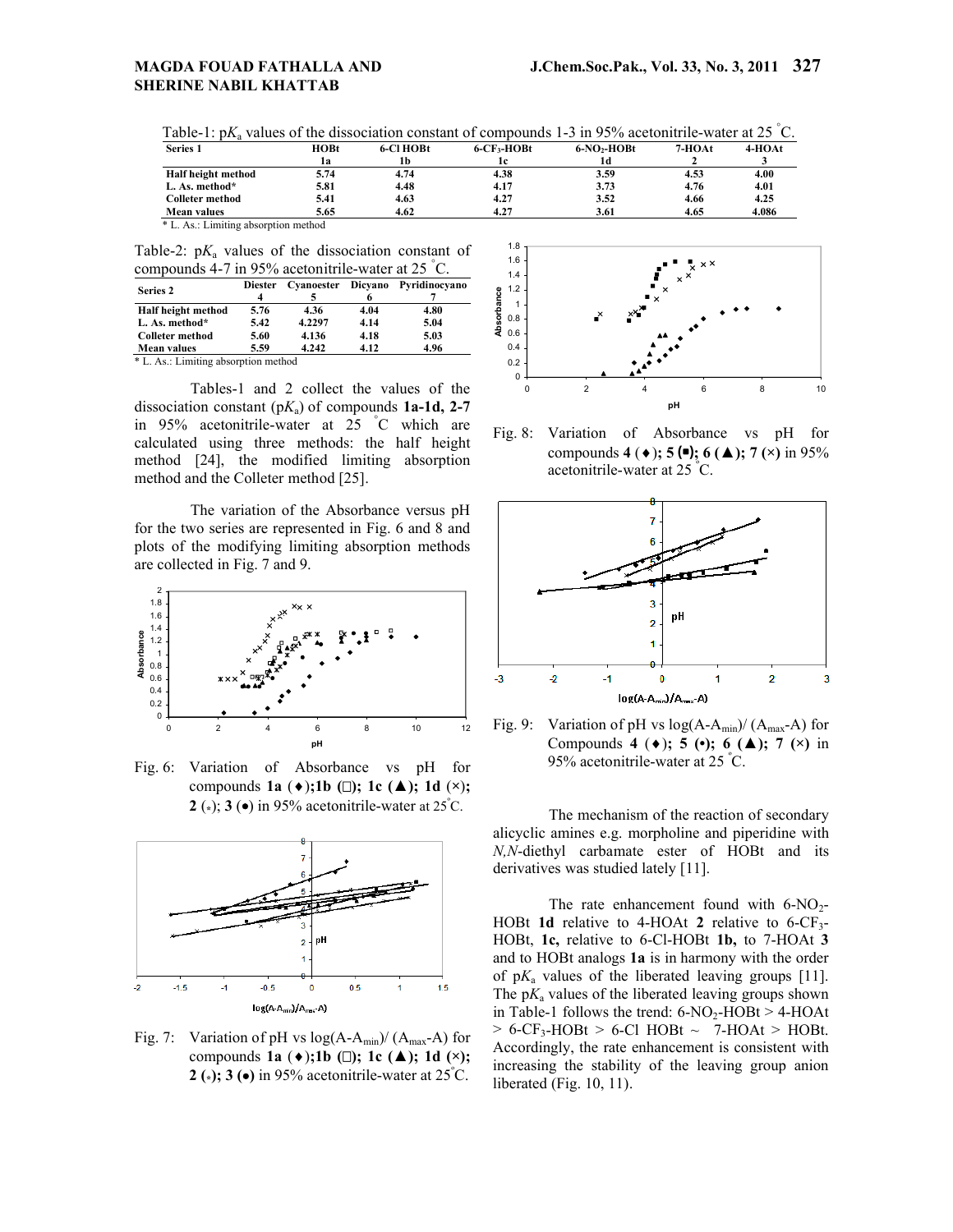

Fig. 10: The leaving group anions librated from the 1-hydroxybenzotriazole derivatives.



Fig. 11: The leaving group anions librated from 7 aza-1-hydroxybenzotriazole (7-HOAt, **2)** and 4-aza-1-hydroxybenzotriazole (4-HOAt, **3**).

The stability of compounds **1a-1d** arises from the effect of substituent at position 6. The electronic effect of the substituent may be quantified by the use of a Hammett equation [26]. Good linear correlation between  $\log pK_a$  versus  $\sigma$ -Hammett constants is found with  $\rho$  value equals -0.27 (Fig. 12). The sign and magnitude of  $\rho$  indicated that the substituents affect the ionization as well as the stability of **1a-1d** anions by polar effect. The smaller p*K*a value of compound **2** compared to that of **1a** (HOBt) and of **3** compared to that of **1a-c** is attributed to the greater stability of their anions by the electron withdrawing effect of the aza group. This indicates that the aza group has a more powerfully electron withdrawing effect more than  $6$ -CF<sub>3</sub>,  $6$ -Cl,  $6$ -H groups. However, the larger  $pK_a$  value of compound **2** compared to that of compound **3**, both containing an aza group at position 7 and 4 respectively, is presumably attributed to the possible hydrogen bonding which inhibit the ionization of the former compound (Fig. 13). Furthermore, this indicates that hydrogen bonding effect overcomes the proximity effect of the 7-aza group.

In order to study the reactivity of different coupling reagents derived from the oximes **4-7**, kinetic investigations studying their leaving group ability was performed. The mechanistic study of the nucleophilic aromatic substitution, through the nucleophilic attack of an amine involving the departure of different the leaving groups was carried out [18]. This reaction involves the leaving group anions corresponding to the N-hydroxy derivatives **4- 7** [15]. The rate enhancement was found to be in agreement with the  $pK_a$  values determined in Table-2. Table-2 shows that the  $pK_a$  values follow the trend 4  $> 7 > 5$  6. The change in p $K_a$  of compounds is due to the stability of the developed anion.



Fig. 12: Linear correlation between  $\log pK_a$  versus  $\sigma$ -Hammett constants for compounds **1a, 1-b,**  1c, 1d with  $\rho$  value equals  $-0.27$ . The correlation coefficient is 0.993.



Fig. 13: Possible hydrogen bonding of 7-aza-1 hydroxybenzotriazole (7-HOAt, **2**).

The high acidity of **6** compared to **5** and **7** is due to the presence of two CN groups which favor the stability of its corresponding anion by the resonating structures (Fig. 14-16) and in turn increases the acidity of the OH. The presence of only one CN group and the 2-pyridyl ring increases the stability of the corresponding anion more than the anion containing two COOEt groups (Fig. 17). This is in agreement with the electron withdrawing effect of CN, pyridyl and COOEt groups.

### **Experimental**

#### *Materials*

Acetonitrile (Merck) HPLC grade was used, further purification was carried out through distillation from  $K_2CO_3$  anhydrous. Ethyl 2-cyano-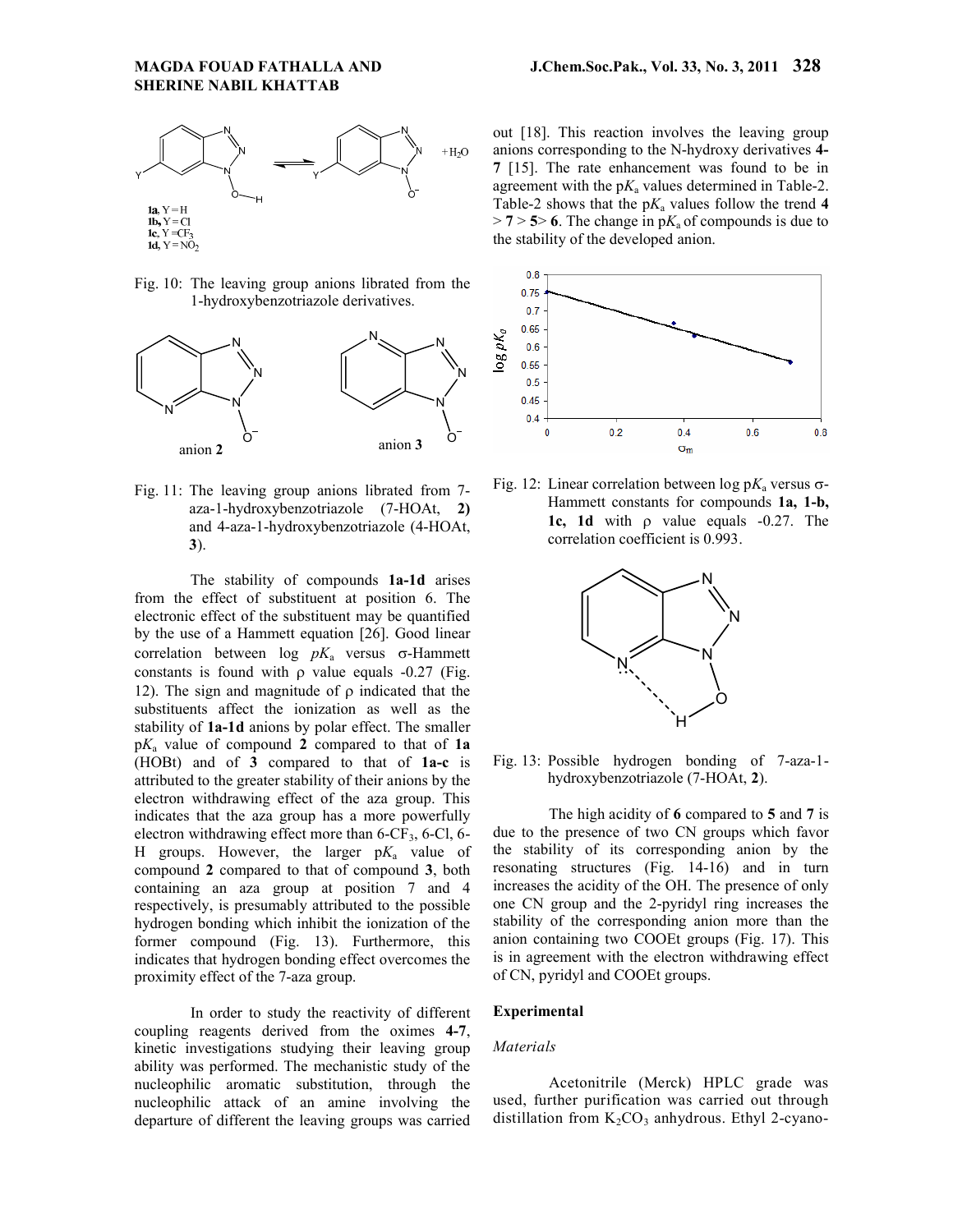2-(hydroxyimino)acetate (Oxyma) was obtained from commercial sources (Aldrich). Melting points were determined with a Mel-Temp apparatus and are uncorrected. Ultraviolet (UV) data were measured spectrophotometrically using a SHIMADZU (UV-160A) UV-Visible recording spectrophotometer in conjunction with a Shimadzu thermo bath (TB-85).



Fig. 14: Resonating structures of ethyl 2-cyano-2- (hydroxyimino)acetate (oxyma) **5**.



Fig. 15: Resonating structures of hydroxycarbonimidoyl dicyanide **6**.



Fig. 16: Resonating structures of *N*-hydroxypicolinimidoyl cyanide **7**.



Fig. 17: Resonating structures of diethyl 2-(hydroxyimino)malonate **4**.

*General procedure for the preparation of HOBt derivatives* **1-3** [9, 27].

5mmol of 1-chloro-2-nitrobenzene [28], 1,4-dichloro-2-nitrobenzene [9], 1-chloro-2-nitro-4-(trifluoromethyl)-benzene [9, 27], 1-chloro-2,4 dinitrobenzene [29], 3-chloro-2-nitropyridine [30] or 2-chloro-3-nitropyridine [30, 31] was added to (15 mmol) hydrazine hydrate dissoved in 30 mL ethanol. The reaction mixture was refluxed for 24 h. After removing the solvent in vacuum, the residue was dissolved in  $10\%$  aqueous Na<sub>2</sub>CO<sub>3</sub> solution. The solution was washed with ether to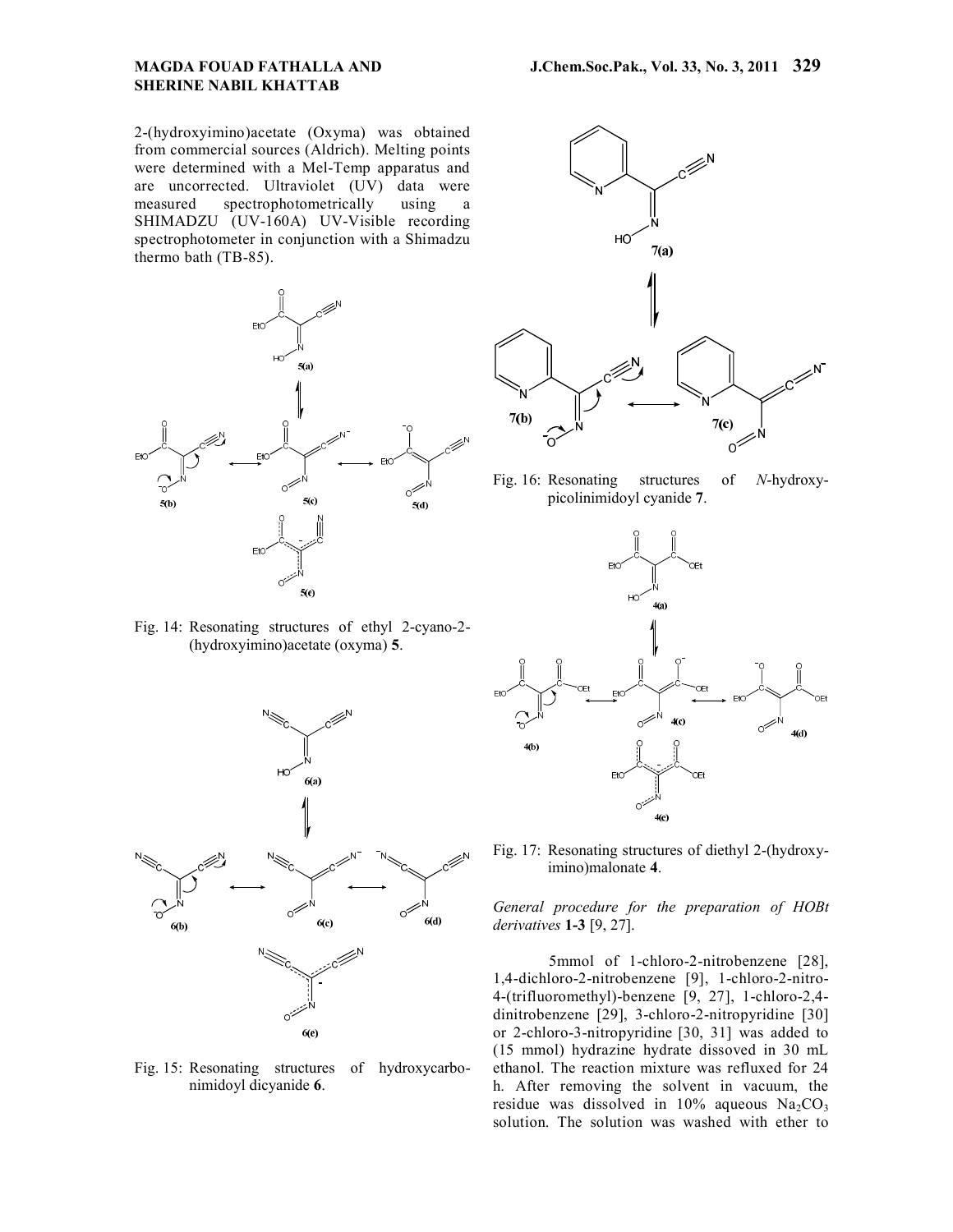remove the starting material and acidified with concentrated HCl to precipitate the product. The crude product was filtered and dried. The resulting product was recrystallized from ethanol.

*1-hydroxybenzotriazole (HOBt)* **1**a was obtained as white powder, mp 153-154°C [Lit. 155-158 ° C] [28].

*1-hydroxy-6-chlorobenzotriazole (6-Cl-HOBt)* **1b**, obtained as white powder, mp 195-196°C [Lit. 197-198 ° C] [9]**.**

*1-hydroxy-6-trifluoromethylbenzotriazole (6-CF3- HOBt*) **1c**, obtained as white powder, mp 145-146 C [Lit. 146-147 ° C] [9, 27]**.**

*1-hydroxy-6-nitrobenzotriazole (6-NO2-HOBt)* **1d**, obtained as yellow crystals, mp. 190-191 ° C [Lit. 191-192 ° C] [29]**.**

*7-aza-1-hydroxybenzotriazole (7-HOAt)* **2**, obtained as white powder, mp 209-210 ° C [Lit. 210-211 ° C] [30]**.**

*4-aza-1-hydroxybenzotriazole (4-HOAt)* **3**, obtained as pale grey crystals, mp 210-211 ° C [Lit. 210-212 ° C] [30, 31]**.**

*Synthesis of Diethyl 2-(hydroxyimino)malonate* **4** [29]

A solution of 16g (100 mmol) of diethyl malonate in 17.5 mL (300 mmol) of glacial acetic acid was stirred vigorously at 0-5°C, while addition of a solution of  $20.7$  g of NaNO<sub>2</sub> (300) mmol) in 250 mL of water was added drop-wise during 3-4 h. The ice bath was removed and the mixture was stirred vigorously for 20 h more. The nitrosation was carried out in three necked flask with appropriate fitting and a small vent to permit escape of nitric oxide. The reaction mixture was extracted with 400 mL  $CH<sub>2</sub>Cl<sub>2</sub>$  and then three 100 mL portions of  $CH_2Cl_2$ . The combined  $CH_2Cl_2$ extracts were dried over anhydrous  $Na<sub>2</sub>SO<sub>4</sub>$ . The organic solvent was removed under vacuum and the resulting oily product was disolved once again in 400 mL of  $CH<sub>2</sub>Cl<sub>2</sub>$  and stirred with anhydrous  $K_2CO_3$  (32 g) for 15 min. The reaction mixture was filtered and and the organic solvent was concentrated until 200mL, ether was added until it became cloudy and then kept in the refrigerator overnight to afford white crystals in yield 12.28 g (65%), mp. 114-115 ° C [Lit. 116-118 ° C] [32].

*Potasium Salt of Hydroxycarbonimidoyl Dicyanide* **6** [33]

To a solution of malononitrile (9.06 g, 138 mmol) in acetic acid (20 mL) and water (50 mL), NaNO<sub>2</sub> (14.2 g, 206 mmol) was added slowly at 0-5°C for 20-30 min. Then the reaction mixture was stirred at the same temperature for 45 min. After quenching the reaction with 2N HCl (100 mL), the reaction was extracted three times with ether  $(3 \times$ 100mL). The extracts were dried over anhydrous  $Na<sub>2</sub>SO<sub>4</sub>$  and the ether was removed under vacuum to give an oily residue. The oily product was added slowly to a cold solution of KOH (8.0 g) in MeOH (100mL) and then the reaction mixture was stirred at 0-5 ° C for 20 min. Excess ether was added to afford the potassium salt as yellow crystals in yield 15.3 g (83.3 %), mp. 195-196 ° C.

*Synthesis of N-hydroxypicolinimidoyl Cyanide* **9** [34]

To a solution of 2.24 g (19 mmol) of 2 pyridylacetonitrile in 4.5 mL of glacial acetic acid, after cooling, a solution of sodium nitrite (4.5 g, 65 mmol) in 5 mL water was added dropwise. After 12 h standing the precipitate was filtered off, washed with water, dried and then recrystallized from ethanol to afford the product in yield 1.82 g (65.1 %), mp. 220-222 ° C [Lit. mp. 220-222 ° C] [34].

#### *pH Measurements and pKa Calculations*

The dissociation constants p*K*a's of compounds **1a-1d, 2-7** were determined spectrophotometrically in 95% (v/v) acetonitrilewater at  $25 \pm 0.1$ °C at wavelength ranged between 260 to 329 nm for compounds **1a-1d, 2, 3** and between 234 to 303 nm for compounds **4-7**, depending on absorption of different compounds. The Ultraviolet (UV) data were recorded on a SHIMADZU (UV-160A) UV-Visible recording spectrophotometer. Temperature control  $(\pm 0.1^{\circ}C)$ was attained by circulating water through cell compartments.

Final concentrations of substrates,  $10^{-4}$  mol dm<sup>-3</sup> **1a-1d, 2-7** were prepared in 95% (v/v) acetonitrile-water; 1 mL of substrate  $(10^{-3}$  M) in acetonitrile, 8.5 mL acetonitrile and 0.5 mL buffer solution. The buffer solution was prepared by adding a given volume of 0.2M sodium hydroxide into 100 mL mixture of phosphoric acid (0.04 M), acetic acid (0.04 M) and boric acid (0.04 M) to obtain pH range between 2-12. The pH values of the different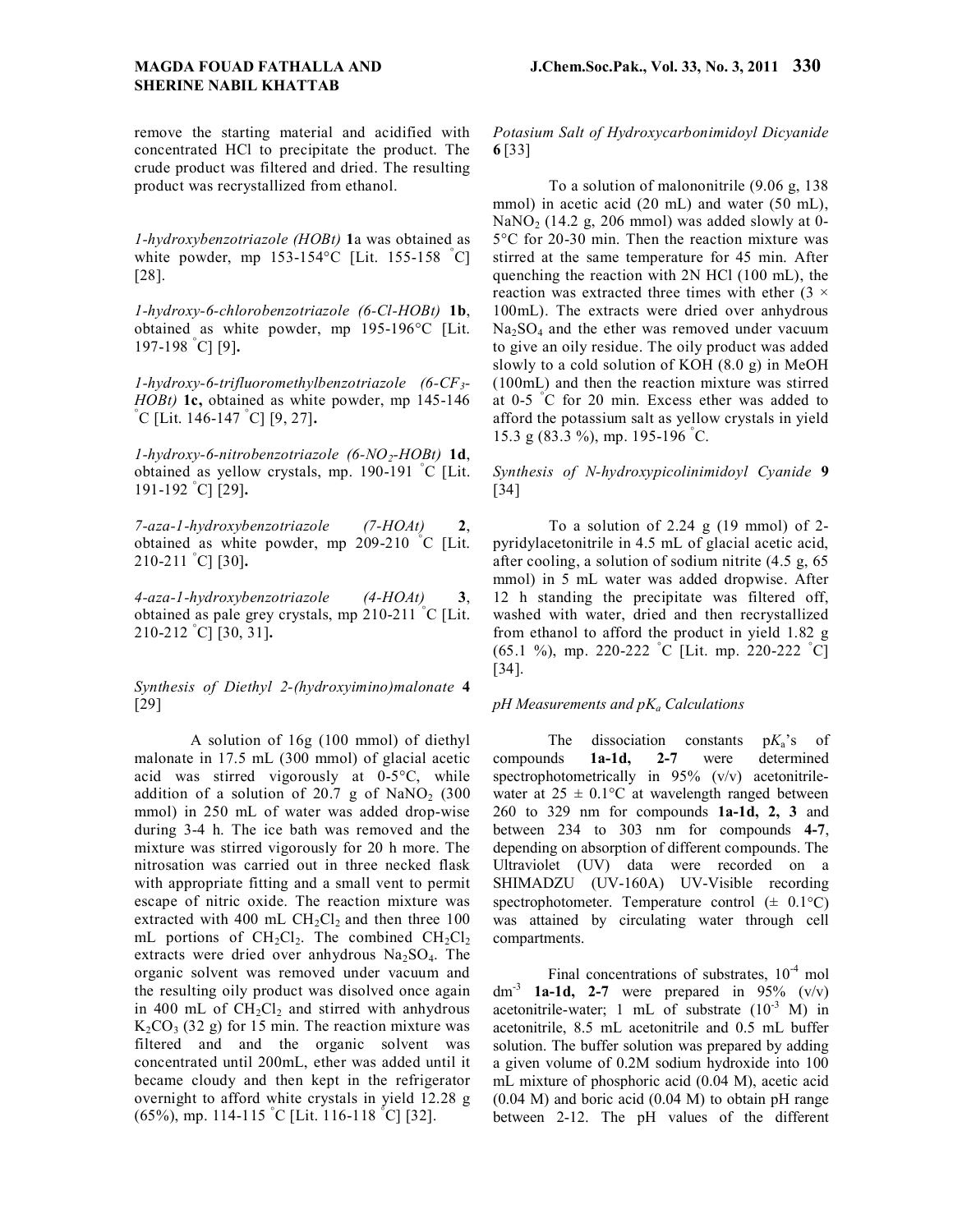solutions were checked before and after adding the substrate to the buffer solution with a JENWAY 3305 pH-meter.

The p*K*a values of compounds **1a-1d, 2-7**  were obtained using the half height method [24]. A plot of the variation of absorbance against the pH values at one or more characteristic wavelength gave sigmoid curve. The vertical line at which there is no variation in pH with absorbance gave the  $pK_a$  values for the compounds under investigation.

The modified limiting absorption method is another method to calculate the  $pK_a$  values, (Equation 1).

$$
pKa = log \frac{A-A_{min}}{A_{max}-A} + a pH
$$
 (1)

where A is the absorbance of the solution at a given pH value.  $A_{min}$  is the minimal absorption (the absorption at the end of the ionization process).  $A<sub>max</sub>$ is the maximum absorption and is the number of protons released. A plot of pH versus  $log \frac{A-A \, min}{A \, max-A}$ gave a linear relationship where  $pK_a$  values were calculated from the intercept with pH.

The third method used for  $pK_a$  calculations of compounds **1-7** is the Colleter method [25]. Three different values of pH from half height curve at their corresponding absorbance were used in the following equations 2 and 3.

$$
Ka = \frac{[H^+]_2 - M [H^+]_3}{M-1}
$$
 (2)

where  $[H^+]$  value was calculated from the corresponding pH value and

$$
M = \frac{Abs_3 - Abs_1}{Abs_2 - Abs_1} \frac{[H^+]_1 - [H^+]_2}{[H^+]_1 - [H^+]_3}
$$
 (3)

Abs is the absorbance at a given pH where  $[H^+]_1$  >  $[H<sup>+</sup>]_{2} > [H<sup>+</sup>]_{3}$  and Abs<sub>3</sub> > Abs<sub>2</sub> > Abs<sub>1</sub>.

#### **References**

- 1. P. Wipf, *Chemical Reviews,* **95**, 2115 (1995).
- 2. a) F. J. Sardina and H. Rappoport, *Chemical Reviews*, **96**, 1825 (1996). B) J. M. Humphrey and A. R. Chamberlin, *Chemical Reviews*, **97**, 2243 (1997).
- 3. M. D. Fletcher and M. M. Campbell, *Chemical Reviews*, **98**, 763 (1998).
- 4. C. Najera and M. Yus, in "Studies in Natural Products Chemistry", Atta-ur-Rahman Ed., Vol.21, p. 373, Elsevier Science, Amsterdam, (2000).
- 5. a) F. Albericio, R. Chinchilla, D. J. Dodsworth and C. Najera, *Organic Preparation & Procedure International*, **33**, 203 (2001). b) S. Y. Han and Y. A. Kim, *Tetrahedron,* **60**, 2447 (2004).
- 6. a) F. Albericio and L. A. Carpino, *Methods in Enzymology*, **104**, 289 (1997). b) F. Albericio and S. A. Kates, in "Solid-Phase Synthesis, A Practical Guide", S. A. Kates and F. Albericio, Eds.,p. 275, Marcel Dekker, New York, (2000).
- 7. a) R. B. Merrifield, *Angewandte Chemie International Edition English*, **24**, 799 (1985). b) G. B. Fields, Z. Tian and G. Barany, in "Synthetic Peptides: A User's Guide", Grant, G. A. Ed. p. 77, Freeman, New York, (1992). c) G. B. Fields, Ed., Methods Enzymol., Solid Phase Peptide Synthesis, Vol. 289, Academic Press, Orlando, (1997). d) P. Lioyd-Williams, F. Albericio and E. Giralt, in "Chemical Approaches to the Synthesis of Peptides and Proteins", CRC Press, Boca Raton, (1997).
- 8. A. Williams and I. T. Ibrahim, *Chemical Reviews*, **81**, 589 (1981).
- 9. J. Kehler, A. Püschl and O. Dahl, *Acta Chemica Scandinavica*, **50**, 1171 (1996).
- 10. Sh. N. Khattab, S. Y. Hassan, E. A. Hamed and A. El-Faham, *Journal of Chemical Research*, **April**, 247 (2007).
- 11. Sh. N. Khattab, S. Y. Hassan, E. A. Hamed, F. Albericio and A. El-Faham, *Bulletin of the Korean Chemical Society*, **31**, 75 (2010).
- 12. Y. Azev, G. A. Mokrushina, I. Ya. Postovoskii, Yu. N. Sheinker and O. S. Anisimova, *Chemistry of Heterocyclic Compounds*, 1172 (1976).
- 13. I. Koppel, J. Koppel, I. Leito, V. Phil, L. Grehn and U. Ragnarsson, *Journal of Chemical Research, Part S Synopsis* 446 (1993).
- 14. M. Itoh, *Bulletin of Chemical Society of Japan*, **46**, 2219 (1973).
- 15. R. Subirós-Funosas, R. Prohens, R. Barbas, A. El-Faham and F. Albericio, *Chemistry A European Journal,* **15***,* 9394 (2009).
- 16. A. El-Faham, R. Subirós-Funosas, R. Prohens and F. Albericio, *Chemistry A European Journal,* **15**, 9404 (2009)*.*
- 17. Sh. N. Khattab, *Chemical & Pharmaceutical Bulletin*, **58** (4) 501 (2010).
- 18. Sh. N. Khattab, E. A. Hamed, F. Albericio and A. El-Faham, *Bulletin of the Chemical Society of Japan*, (2011) in press.
- 19. G. Jahanbakhsh, A. Shahin, K. Mikael and F.